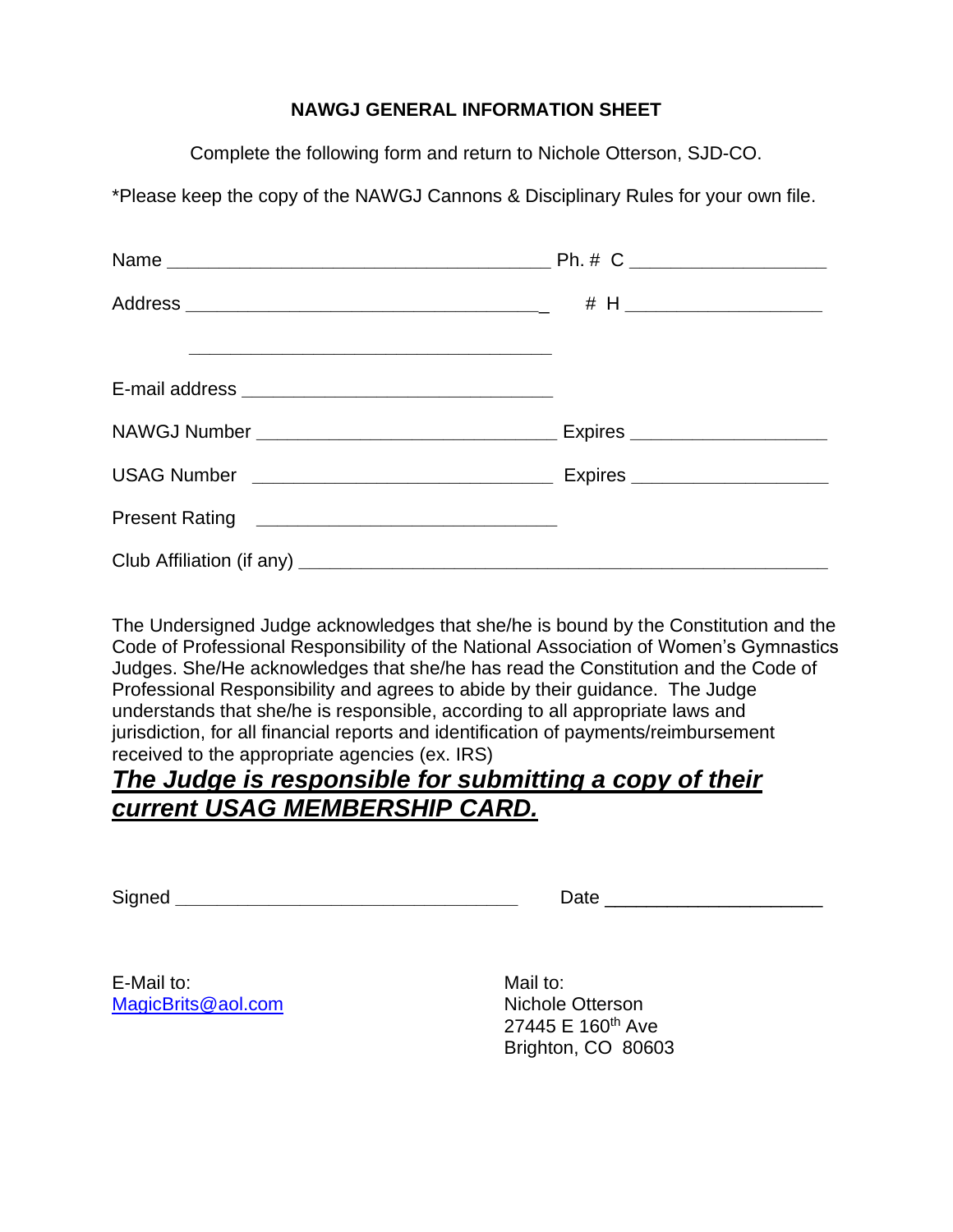CANON 1: A judge should assist in maintaining the integrity and competence of the profession of judging women's gymnastics events.

CANON 2: A judge should assist NAWGJ in fulfilling its duty of making judges available for women's gymnastics events.

CANON 3: A judge should assist in improving the system of judging women's gymnastics events.

CANON 4: A judge should avoid even the appearance of professional impropriety.

CANON 5: A Judge should be well qualified in gymnastics, know the rules and be thoroughly prepared for each assignment. All teams, athletes, participants, and spectators are entitled to the official's best efforts to administer the rules of the sport.

CANON 6: A judge should prepare for each judging assignment and should be knowledgeable of rules and rule changes through study and clinics.

CANON 7: A judge should fulfill all assignments accepted and be punctual. A judge should also attend all judging and other meetings which are intended to promote a well ordered and conducted meet or event.

CANON 8: A judge should be alert at all times when serving in the role of judge or meet referee. A judge should quickly yet accurately produce her/his scores If a legitimate need should arise, the judge should be prepared to explain and support such scores by working through conferences and dealing with inquiries in a dignified, professional manner.

CANON 9: A judge should not solicit meets for herself/himself or for others.

CANON 10: A judge should be completely unbiased. A judge should not give any appearance, especially at a meet, of any particular friendship with any coach or competitor. Also, a judge should decline any assignment in which a relationship with a team or individuals would tend to influence the judge's ability to be fair and objective.

CANON 11: A judge should treat gymnasts, coaches, judges, promoters and spectators with respect. A judge should respect their privacy, property, and feelings, and should not do anything that would embarrass or offend any person. There will be no tolerance for any discrimination related to race, gender, ethnicity, disability, sexual orientation, gender identification, religion, or age.

CANON 12: A judge should at all times both look and act professionally. A judge should maintain a neat and well-groomed appearance when judging. Judges should wear the NAWGJ uniform (except where other dress is permitted).

CANON 13: A judge should not be overly officious. Judges should not criticize other officials or attempt to explain other officials' judgments.

CANON 14: A judge should confine her/his duties to the purposes of judging, e.g., coaching or serving as a meet director is not included in a judge's responsibilities.

CANON 15: A judge should exercise good judgment when using social networking media (Facebook, Twitter, blogs, texting, e-mail, etc.), e.g., a judge should avoid communicating with coaches or gymnasts during, before or after a competition; and refrain from making inappropriate statements about fellow judges, coaches, gymnasts, clubs or parents.

Approved by Board, July 1, 2020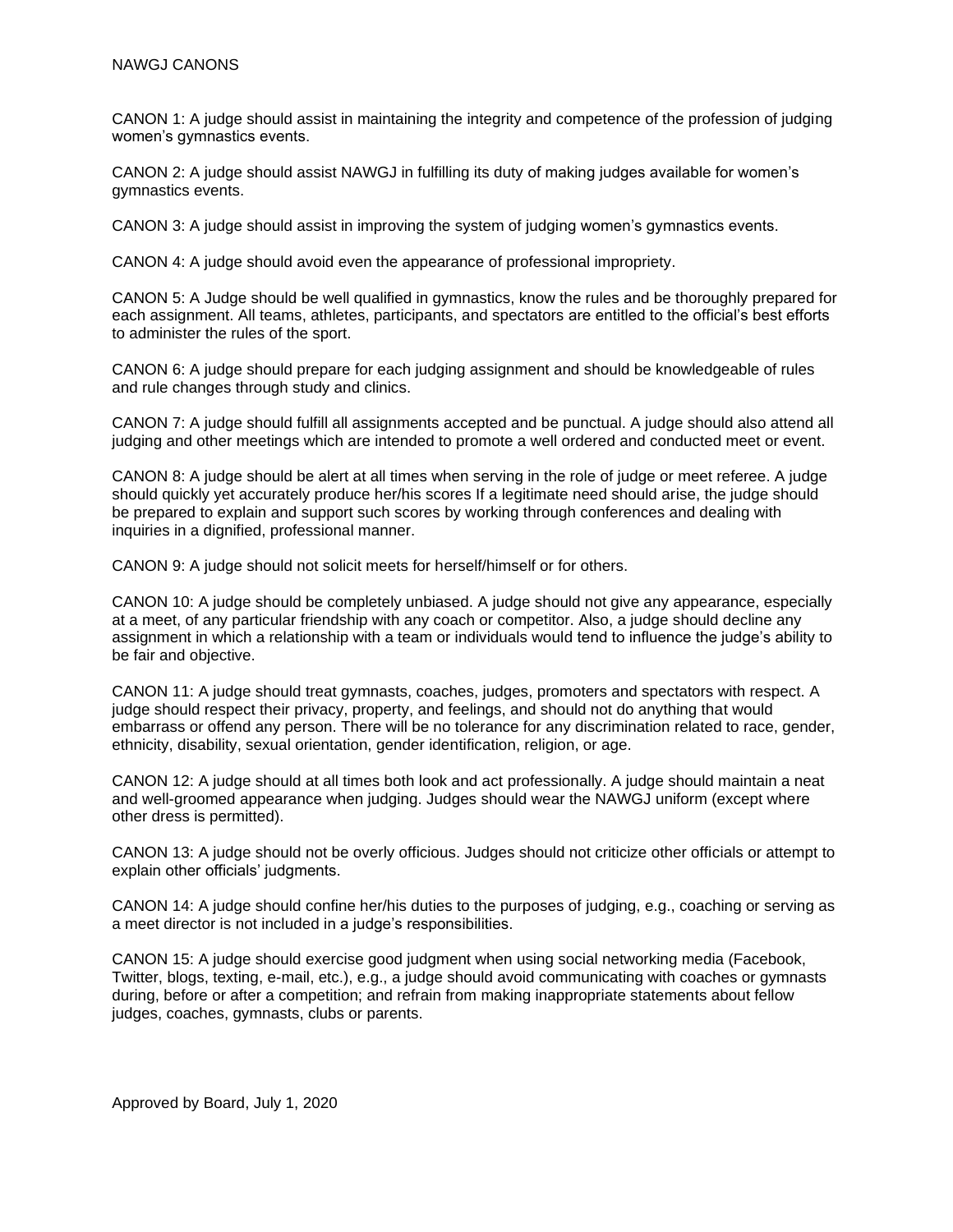## DISCIPLINARY RULES

RULE 1: A judge who is a member of NAWGJ shall not: (a) violate a disciplinary rule, (b) circumvent a disciplinary rule through actions of another, (c) engage in illegal conduct involving moral turpitude, (d) engage in conduct involving dishonesty, fraud, deceit or misrepresentation, (e) engage in conduct prejudicial to the judging of women's gymnastics events, (f) engage in any other conduct that adversely reflects on her/his fitness to engage in the profession of judging women's gymnastics events.

RULE 2: A judge who is a member of NAWGJ shall report any knowledge she/he has of a violation of Rule 1 by any other judge or member to the State Judging Director (SJD) or other appropriate NAWGJ official as designated in the Problem Resolution Process. Every effort shall be made by the reporting party to keep such report and the content thereof confidential unless and until called upon by the appropriate NAWGJ official to make the content known to others.

RULE 3: A judge who possesses knowledge or evidence concerning another judge or member of NAWGJ shall reveal such knowledge or evidence upon proper request by the NAWGJ representative who has the authority to investigate or act on the conduct of such judge.

RULE 4: A judge shall not accept or claim any compensation, remuneration or consideration in connection with fulfilling a contract to judge an event other than that which has been approved by the organization's governing body, e.g., NAWGJ, USA Gymnastics, NCAA, College/University, or others.

RULE 5: A judge shall not allow anything to influence, affect, or give the appearance of affecting her/his judgment in rendering a fair and impartial and honest judgment.

RULE 6: A judge shall not accept anything of value from any person whether the judge knows or reasonably should know that the offer is for the purpose of influencing her/his actions as a women's gymnastics judge.

RULE 7: A judge or NAWGJ officer shall not use her/his position to influence or attempt to influence anyone in any manner whatsoever, or to obtain any special advantage for herself/himself.

RULE 8: A judge shall not knowingly make a false statement concerning any fellow judge or other person having involvement whatsoever in any meet or event involving NAWGJ.

RULE 9: A judge shall not consume alcoholic beverages or drugs prior to or during a judging assignment where such consumption is evident by odor, conduct, or appearance.

RULE 10: A judge who has accepted a contract issued by NAWGJ and who later cannot, for valid and substantial reasons, perform that contract shall contact the appropriate assigning official at the earliest possible time and shall adhere to the procedures designated by the assigning entity to facilitate replacement as appropriate.

RULE 11: A judge shall not engage in any conduct which results in or tends to result in an event or meet being seriously interrupted, compromised, terminated prematurely, or terminated in discord. A judge shall consult with the appropriate official (Meet Referee, Meet Director, and/or NAWGJ official) for resolution of any disagreements, improprieties, impositions, contract disputes, or monetary losses.

RULE 12: A judge shall not speak for or in the name of NAWGJ to the press or other media or any other person or entity unless it is part of their official job duties within the NAWGJ organization.

RULE 13: Judges shall not participate in any wagering activities involving amateur, collegiate or professional gymnastics, nor can they provide any information to individuals involved in any type of gymnastics wagering activities.

RULE 14: A judge shall not use NAWGJ social media, posts and websites for financial gain by individuals or private businesses without written permission from the NAWGJ National Governing Board.